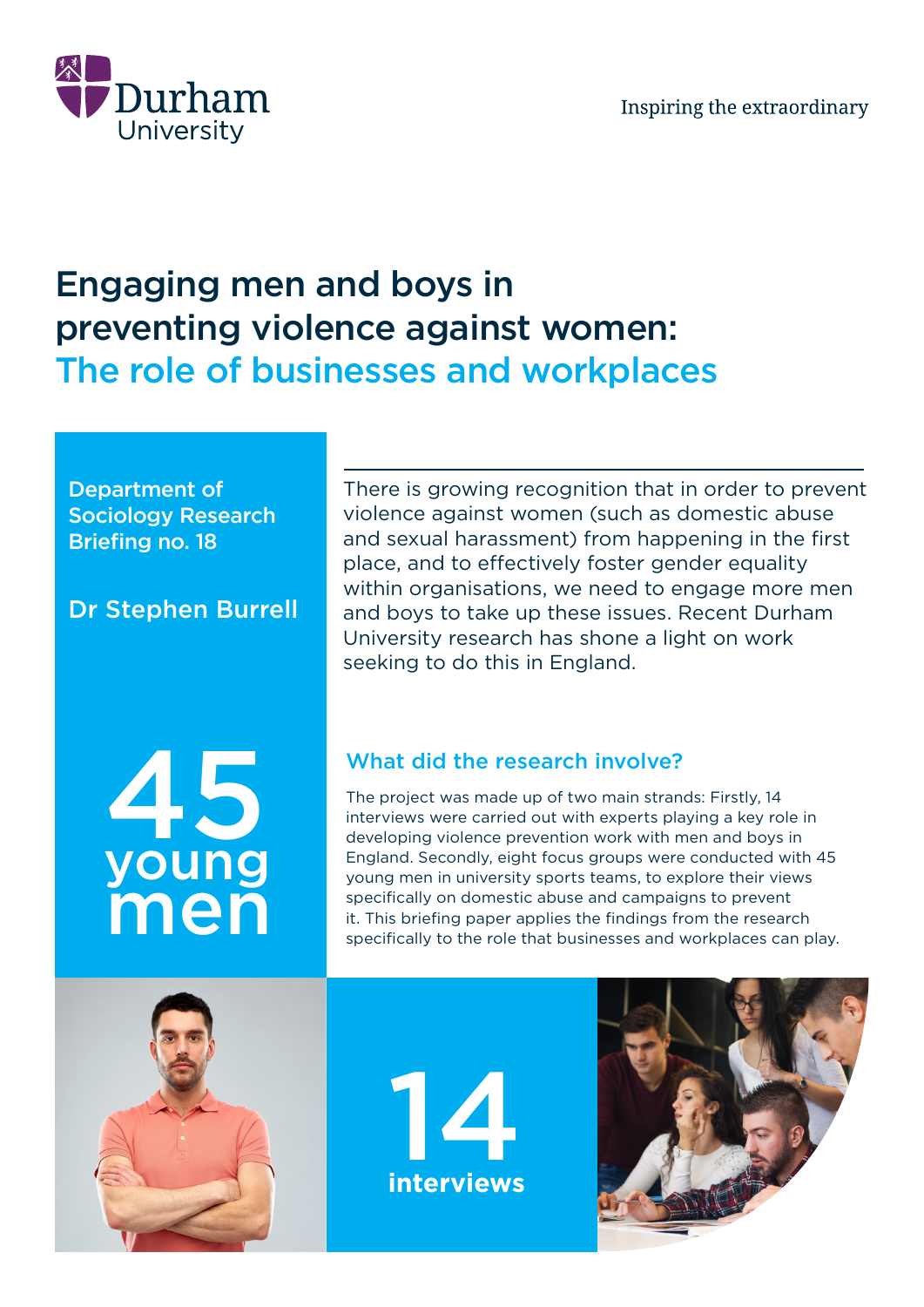#### Findings from interviews with experts — Why engage men in violence prevention?

- Most (but not all) violence and abuse in society is perpetrated by men. This is closely connected to harmful ideas and expectations about *masculinity.*
- Masculinity refers to what it means to be a man in society — which we often still associate with being tough and in control, and having more power than women.
- However, most men do not use violence. They are therefore uniquely placed to bring unhealthy ideas about masculinity into question with each other and, crucially, with boys and young men. By pushing back against these kinds of rigid and harmful masculine norms, men can model healthier behaviours to other men and boys.
- Ideas about masculinity  $-$  or 'what men are like'  $$ can harm men in a variety of ways too; they can make it difficult for them to open up about their emotions or seek help when experiencing problems (such as with their health), and can hold back their potential to care for other people in their lives, or for themselves.
- Masculine norms can also shape peer group dynamics in ways which can create unhealthy and oppressive environments and cultures, including in the workplace, both for men and boys themselves and for the people around them (such as women or younger, less experienced colleagues).
- Men are often silent about these matters, partly because it may not be seen as very 'manly' to talk about problems such as domestic abuse, poor mental health, or sexism in the workplace. However, we all have a lot to gain if more men speak out about issues of masculinity, violence, and gender equality.
- This can powerfully challenge some of the victimblaming myths which still influence conversations about violence and abuse — because we can only stop the problem if we address who is responsible for it, and change their behaviour.

#### What does this have to do with businesses and workplaces?

- Experts in the field point to the need for change across society in order to prevent violence against women and build gender equality — and the significant role that the business sector and workplaces can play in this regard.
- Businesses can help create change among their own staff (some of whom are likely to be personally affected by these issues), among people who come into contact with the organisation such as customers and clients, and in the wider community.
- This can help to create healthier, happier, and more successful businesses and organisations, and demonstrates to the broader community that you are socially responsible and leading the way in fostering a more equal society.
- At the root of violence, harassment and abuse is often unequal power relations, based around gender and other forms of social inequality. Violence prevention is therefore closely connected to building gender justice, and shifting harmful gender norms in our organisations and communities.
- The research demonstrated the need for a threepronged approach, illustrated below, to engage effectively with men and boys about preventing violence against women. As the examples show, each of these aspects of society affect businesses and workplaces and are in turn influenced by them too.
- The individual experiences of men and boys vary a great deal, but all of our lives are influenced to some extent by gender norms and gender inequality, which we also all contribute towards reproducing — and challenging — in a range of different ways.

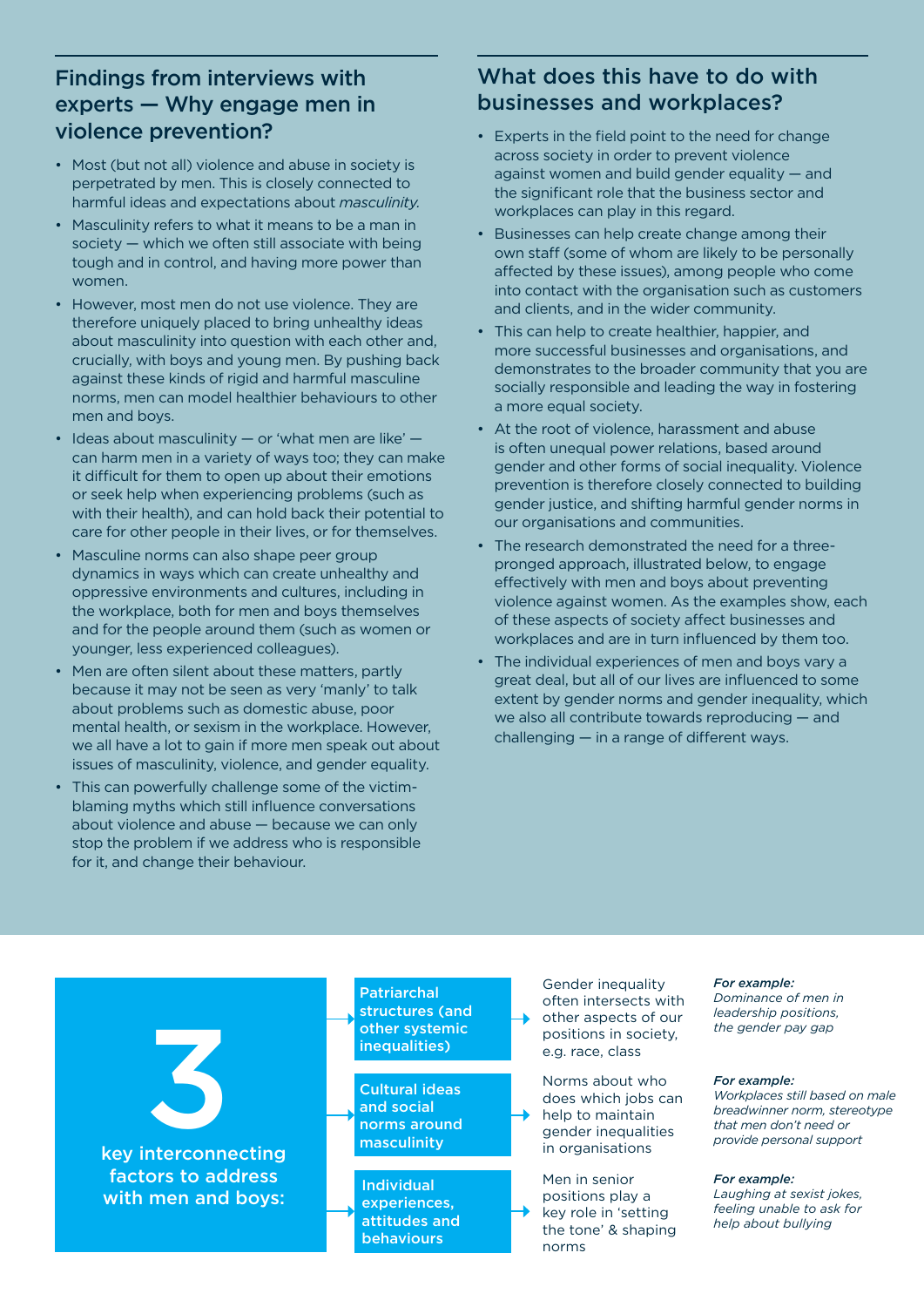#### Findings from focus groups with young men — The value of discussing gender issues

Many of the young men who took part in the focus groups for the research appeared to genuinely appreciate and enjoy having the opportunity to sit down and discuss issues about domestic abuse, masculinity and gender inequality, showing that men and boys value having discussions about these issues yet rarely get the chance to do so.

- The young men had typically received little education about domestic abuse to date, which they were critical about as they saw this as being crucial to tackling the problem.
- They were critical of campaigns using overly-simplistic, trivialising or patronising messages, suggesting that simply telling people what to do is unlikely to change behaviour, and that it's important to foster a dialogue in order to have real impact.
- They wanted to see more of a focus on the subtleties of unhealthy and abusive behaviours, and the ways in which society can normalise these in everyday life.
- They discussed the need to address ways in which men who don't perpetrate violence against women can still be complicit in it, such as by going along with or staying silent about sexist and misogynistic behaviours among their peers. One young man, Bruce\*, said: *"Everyone, whether they're actively abusing someone or not, has a part to play in stopping it."*
- As one example of this complicity, the young men themselves at times responded defensively to some of the campaigns. This included:
	- 1. Deflecting attention away from men's behaviour, and shifting the focus solely onto men as victims
	- 2. Viewing domestic violence as a 'natural', inevitable and unpreventable problem
	- 3. Disassociating themselves from the problem by suggesting that  $\cdot$ it is something which happens 'elsewhere', with 'other' men, and which therefore has little to do with them.
- It is important to overcome these kinds of defensive responses, as they presented barriers to the participants reflecting on their own lives and behaviours and how they could play a positive role in creating change.
- The dynamics and responses of the groups often appeared to be shaped by masculine expectations, demonstrating the influence these can have on peer group environments. For instance, many participants seemed reluctant

to openly express empathy with women's experiences in front of each other.

- Some of the young men expressed frustration when campaigns attempted to use stereotypical ideas about masculinity in order to try to reach out to men (e.g. the notion that 'real men' don't hit women), seeing this as contributing to the problem rather than helping to solve it.
- Sometimes within the focus groups, the participants did challenge sexism and harmful masculine norms amongst one another, demonstrating the potential men have to instigate change in their day-to-day lives.
- They felt that prevention campaigns can illuminate and galvanise opportunities to speak out and take positive action to stop violence towards women. As one young man, Ugo\*, said: *"You're not gonna change that unless you sit someone down and go, this is what you think, is it actually right? As a society, if it's normalised, you have to challenge it to change it..."*

#### **What could my business or workplace do?**

Work to prevent violence and abuse from happening in the first place can take a range of different forms, and can be implemented in any setting, organisation or workplace.

- For example, you could: Instigate training and development programmes for staff on violence prevention and gender equality; Initiate workplace and advertising campaigns to raise awareness and change attitudes; Mobilise members of the organisation and wider community to take collective action; Foster structural change, e.g. introduce workplace policies that address the needs of victim/survivors and the behaviours of perpetrators of abuse, within the workplace and in their personal lives.
- It can be particularly important for men to play an active role in these activities.
- The most impactful forms of violence prevention work are not 'one-off' interventions but ongoing efforts implemented at multiple levels of an organisation or community.
- There are things we can all do in our everyday lives, too such as reflecting on our own behaviours, challenging sexist and misogynistic attitudes when we encounter them, and using platforms we have to speak out about violence against women.
- Some men have more power to create change than others, and it is particularly important that those in senior positions take a public stance on these issues and lead the way in supporting organisational change and modelling healthy behaviours.
- There are number of organisations doing this work in England. For instance, the Good Lad Initiative and the White Ribbon Campaign engage specifically with men and boys in workplaces and other settings. They are part of the MenEngage Alliance, a global movement working with men and boys for gender equality.